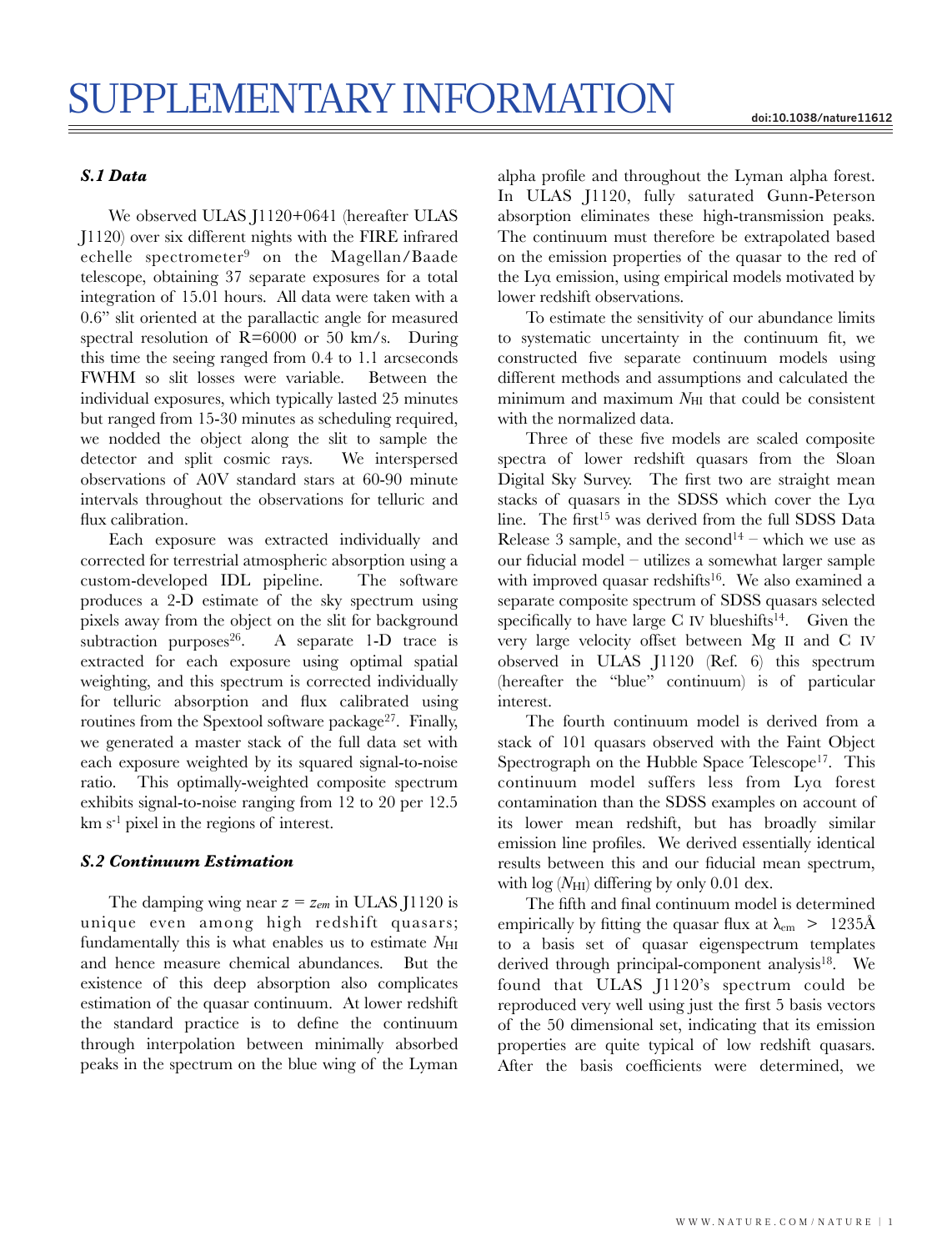extrapolated the reconstructed linear combination to include the Lyα emission region.

All of these continuum models are defined in the quasar's rest frame and must be redshifted to match the observed infrared spectrum. But while the quasar's emission redshift  $z_{em}$  is known very accurately<sup>25</sup> from measurements of  $\begin{bmatrix} C & \text{II} \end{bmatrix}$  at  $z=7.0842$ , moving the template to this redshift will not necessarily provide the most accurate model of the Lyα line profile. This is because ULAS J1120's rest frame UV emission lines, most notably C IV and C III], are blueshifted by  $\sim$ 1700 km s<sup>-1</sup> relative to Mg II<sup>6</sup>, and therefore Lya may be as well. Emission line blueshifts are normal in quasar spectra<sup>28</sup>, but the magnitude of the offset is unusually strong in ULAS J1120. Consequently, low-redshift composites made from objects with smaller emission line blueshifts do not reproduce the profiles of strong emission lines – including  $Ly\alpha$  – for ULAS J1120. Instead, we adopted a separate template redshift *ztempl* whose exact value varied between continuum models, but which was always at or slightly below *zem*.

Among the different continuum realizations, the fiducial SDSS mean spectrum<sup>14</sup> provides the best match to the observed data for an adopted *ztempl*=7.07 (Figure 1). This combination produces an excellent correspondence to the data in the  $\lambda = 1.0$ -1.6 µm region. As expected, it fails to capture the blueshift of C IV and C III], but the equivalent widths and velocity spreads of all lines are correctly predicted. At this value of *ztempl* the Lyα line is blueshifted by 527 km/s, much smaller than C IV for which  $\Delta v = 1670$  km/s. Statistical studies of quasar emission line shifts have found that Lyα tends to be blueshifted, but less so than C IV by a factor of  $\sim$ 2 (ref 28). If this template were further blueshifted, its unabsorbed continuum estimate would fall below the observed flux in the N V region, which is clearly unphysical. Larger template redshifts are allowable; these universally lead to higher  $N_{\text{HI}}$ measurements and thus lower inferred heavy element abundances.

The specially selected "blue" continuum described above provides the worst fit of all the models considered. This is partly by construction, because the quasars stacked into the blue template were jointly selected to have low emission line equivalent widths. Accordingly the template systematically underestimates the strengths of all broad emission lines in ULAS J1120 by a factor of  $\sim$ 2, including the Lya/ N V blend, where the continuum falls well below the data. Blueshifting the template exacerbates this problem, so we fix *ztempl = zem* for this model. Because the continuum falls below the data, we derive our lowest formal value of  $log(N<sub>HI</sub>)$  = 20.35 for this model but consider it very unlikely on account of the poor quality.

The full SDSS composite<sup>15</sup> yields similar results to the fiducial spectrum<sup>14</sup> for template redshifts between z  $= 7.04$  and 7.07. As with the fiducial spectrum, we find that *ztempl* = 7.07 provides the best match to the full run between 1.0 and 1.6 μm. If we restrict to the Lyα/N V region and ignore a poor fit between 1.0 and 1.4 mm, a suitable solution may be found as low as *ztempl*=7.04, which achieves the minimum plausible  $log(N_{HI})$  of 20.45 for this model.

Finally we consider the PCA template spectrum. Not surprisingly, this prescription produces acceptable fits for any template redshift between *ztempl* = 7.035 and 7.085, since we are varying six free parameters (5 eigenmode coefficients plus redshift) rather than two (normalization plus redshift, as in the composite templates). The PCA basis spectra tend to produce larger Lyα emission line fluxes, resulting in high H I column density estimates. For all five continuum models, we investigated the effect of including a simple slope as an additional parameter to fit the spectral data. In some individual cases this led to a better fit or slight modification in  $N_{\rm HI}$ , but the systematic error envelope quoted below on *N*<sub>HI</sub> includes all possible sloped or non-sloped fits.

In the analysis below, we adopt the fiducial mean quasar spectrum; among our choices it best represents the ULAS J1120 spectrum from 0.99-2.3 μm.

#### *S.3. H I Column Density Fitting*

For each continuum model, we calculated the H I column density using the VPFIT software package to match Voigt profiles to the Lyα damping wing. We performed fits at fixed  $b = 10, 20,$  and 30 km s<sup>-1</sup> to verify that the specific choice did not affect our column density measurements. For our fiducial continuum, we derive  $log (N_{\text{HI}}) = 20.60 + (-0.05, \text{ as shown in Figure}$ S1. Although not shown in the figure, we performed joint fits to determine the redshifts and column densities of the two optically thin  $Ly \alpha$  absorption lines at 0.981 µm and 0.9835 µm. Their arrangement resembles a doublet, but we ruled out the normal metal-line transitions seen in QSO spectra (C IV, Si IV, N V, Mg II, Al III, and permutations of Fe II) leaving Lyα as our favored identification. The best fit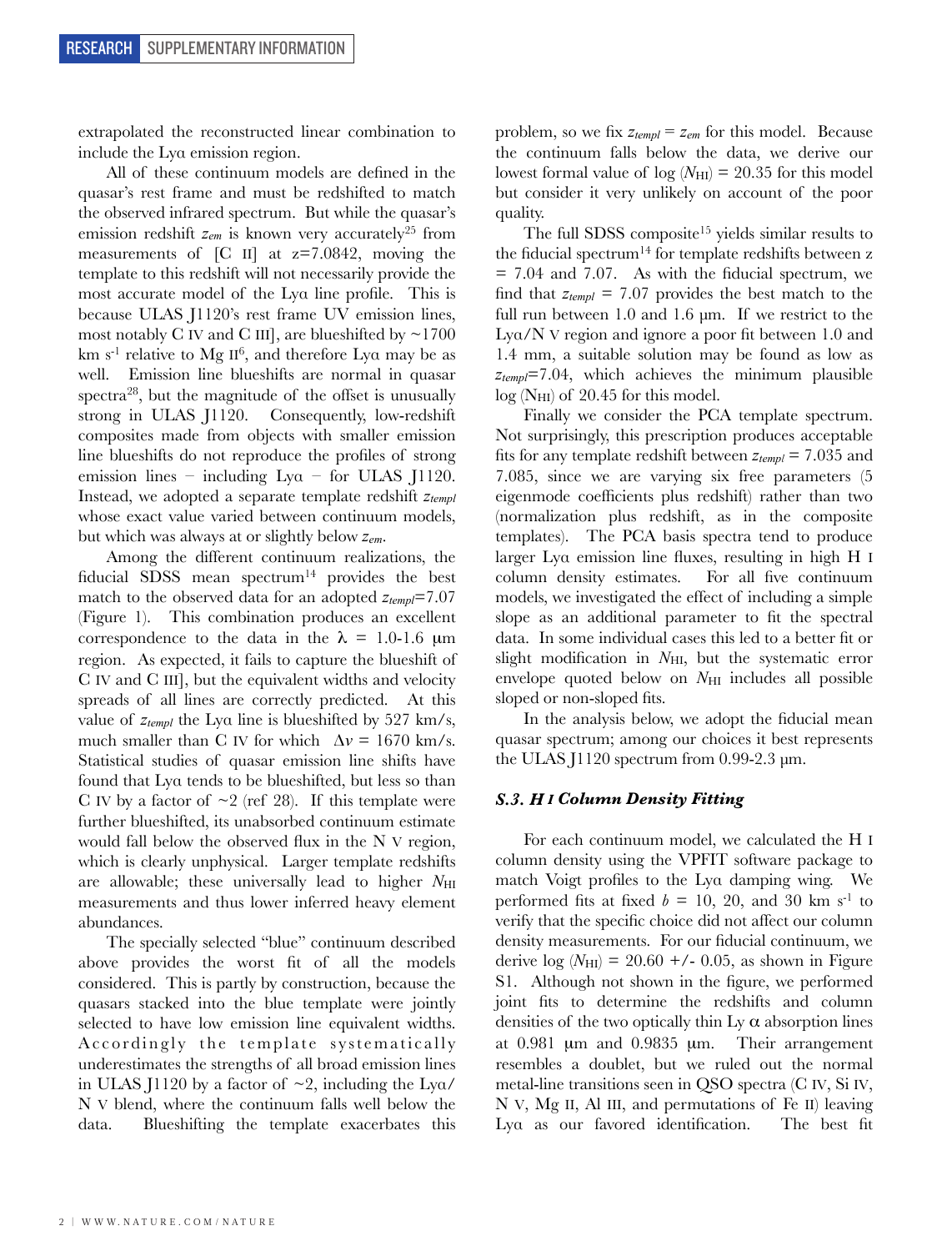

**Figure S1**: Continuum-normalized spectrum of ULAS J1120, with Voigt profile fit. The best fit model converges to  $z = 7.041$  and  $log(N_{\text{HI}}) = 20.60$ . The quasar spectrum has been normalized by the continuum model shown in Figure 1. The dotted vertical line indicates the location of Lyα at the quasar's rest frame. A N V absorption doublet at the quasar's emission redshift is visible near 1.00 μm. An instrumental artifact has been masked out at 0.974 μm.

parameters for the system at 0.981  $\mu$ m are  $z_{abs}$  = 7.0721 $\pm$ 0.0001 and  $log(N_{\text{HI}}) = 14.396 \pm 0.095$ , corresponding to a velocity offset of -426 km/s (blueward) from the quasar's systemic redshift. The line at 0.9835μm has fit parameters of *zabs* = 7.0885 $\pm$ 0.0001 and  $log(N_{\text{HI}})$ =14.161 $\pm$ 0.033, corresponding to a velocity offset of +161 km/s (redward). Because the host redshift  $z = 7.0842$  is well constrained from observed [CII] emission, the associated velocity offset of the reddest H I implies the presence of infalling or accreting gas onto the quasar host galaxy.

The redshift of the damped absorption was allowed to vary during our fits and converged to a value of  $z_{abs} = 7.041 +/- 0.003$ . Since IGM absorption eliminates the blue wing of the profile, the line center is not strongly specified so we investigated the degree to which a change in column density could be effected by forcing a change in *zabs*. By lowering *zabs* to 7.035 we increase the best fit column density to  $log(N_{\text{HI}})=21.0$ , since more absorption is needed to match the damping wing. Likewise by increasing *zab*<sup>s</sup> we could lower *N*<sub>HI</sub>, subject to the constraint that the transmission must be non-zero at 0.980 μm. At higher  $z_{abs}$ ,  $N_{\text{HI}}$  must be lowered to narrow the blackened line core and transmit at 0.98 μm. But to satisfy this constraint the damping profile must be substantially reduced, which then causes the fit to fail in the wings.

Likewise, changes in *ztempl* can introduce systematic changes in  $N_{\rm HI}$ . This effect may be understood from Figure 1: at higher *ztempl* the peak of the Lyα line moves into alignment with the damping wing region at  $\lambda$ =0.980-0.985 μm. The increased continuum-toobject contrast results in a more suppressed damping wing and correspondingly high column density. In the same way, lower values of *ztempl* lead to systematically lower *N*<sub>HI</sub> values and weaker abundance limits.

A small region of pixels falling above the best-fit line is visible in Figure S1 near  $\lambda = 0.979$  μm, which is clearly unphysical. However this region falls atop an OH sky emission line, so the difference between the model and fit are within the expected random errors. If we required the model to lie on or above these points, the best-fit redshift decreases and the H I column increases.

Over the full range of parameters tested, the best fits consistently fell in the range  $log(N_{\text{HI}})$  = 20.55-20.65. Plausible combinations of *ztempl* and *zabs* exist that yield extreme answers in the range  $20.45-21.0$ , with the lowest  $N_{\rm HI}$  values coming from large *zabs* (limited by the non-zero flux at 0.98 μm) and small *ztempl* (limited by the requirement that the continuum not fall below the object flux near  $Ly\alpha + N$ V).

## *S.4. Modeling the IGM near the Quasar's Ionized Near-Zone*

The procedure described in Section S3 takes a purely empirical approach to fitting  $N_{\rm HI}$ , which is appropriate if the damping wing is produced by a discrete DLA close to the QSO. Alternatively, the wing could result from extended Gunn-Peterson<sup>30</sup> absorption in a neutral IGM. In practice a luminous QSO in a partially neutral medium will create a zone of enhanced ionization, separated from the surroundings by an ionization front (IF, Ref 31). Residual H I inside the IF can still imprint a substantial absorption signature on the quasar spectrum<sup>29</sup>. Here we investigate a simple model of the ionized zone and surrounding IGM. Our goals in developing this model are: 1) to determine for what assumptions about the QSO lifetime and pre-existing IGM neutral fraction a damping wing will arise purely from the IGM, and 2) in the scenario of an ionized IGM+DLA, to quantify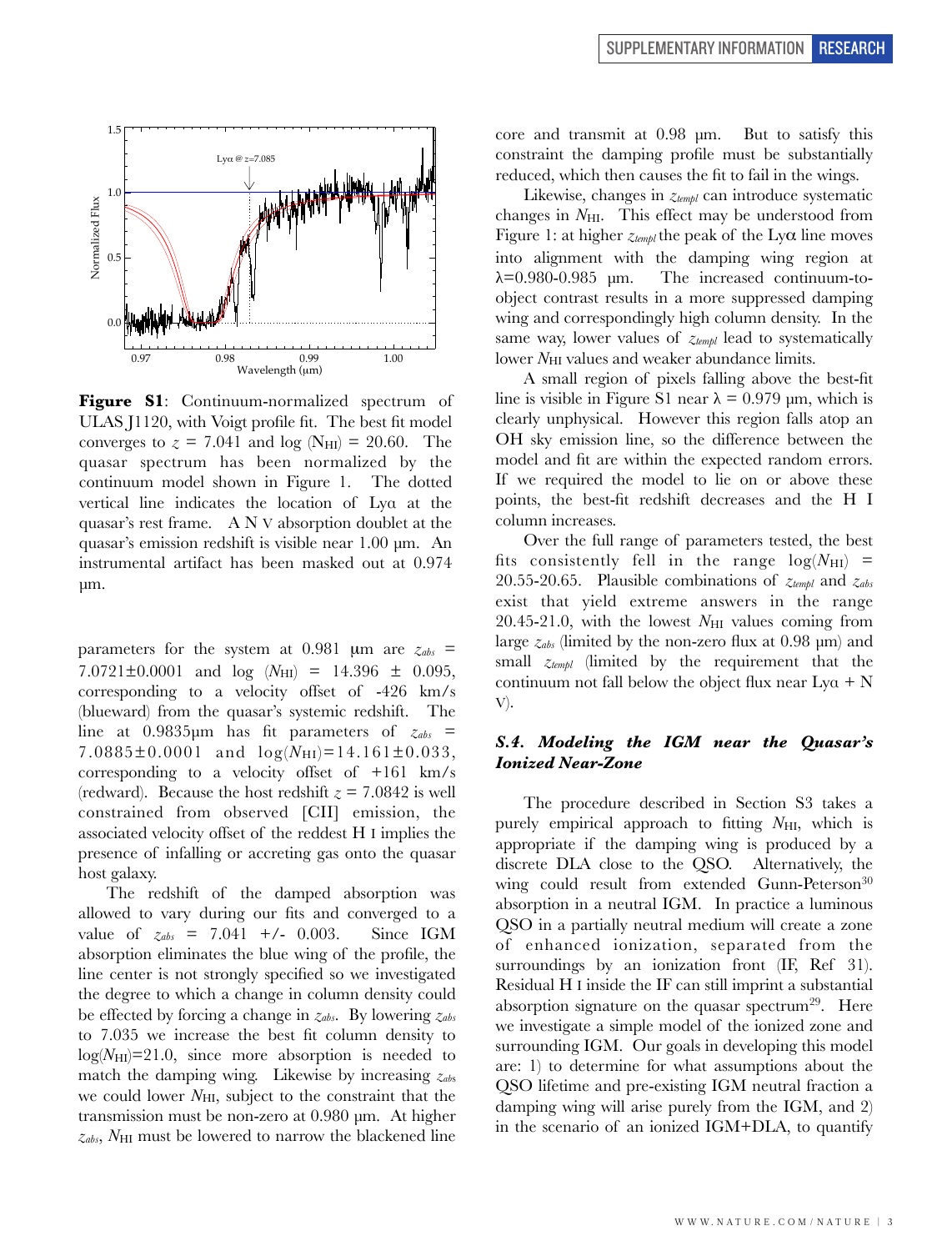

**Figure S2:** Near-zone models for an ionized (left) and substantially neutral (right) IGM. Red curves show typical Monte Carlo realizations generated using procedures described in the text, compared to the observed profile (black, top panel). The center panels indicate the H I column density vector in pixel units, and the cumulative column density from the QSO in the smooth curve. The bottom panels show overdensity vectors, drawn from empirical fits to simulations, and scaled to  $z = 7$ . In the ionized model, additional absorption from a proximate DLA is required to reproduce the wing redward of the systemic  $L_y\alpha$  wavelength (shown by the right dashed vertical line). Large neutral fractions can generate the damping wing from IGM absorption alone.

how much our DLA fit may be biased by not accounting for residual H I absorption in the nearzone.

We assume the QSO turns on in the midst of an IGM with pre-existing neutral fraction  $f_p$ , and has since remained in its active or bright phase for  $t<sub>Q</sub>$  years. The evolution of an ionization front in this scenario has been worked out in detail<sup>31-33,29</sup>; its radius evolves as

$$
R_{ion} = \frac{4.2}{(\Delta f_p)^{1/3}} \left(\frac{\dot{N}}{2 \times 10^{57} \text{sec}^{-1}}\right)^{1/3} \left(\frac{t_Q}{10^7 \text{yr}}\right)^{1/3} \left(\frac{1+z}{7}\right)^{-1} \text{Mpc}
$$
\n(S1)

where  $\Delta$  is the local overdensity, and  $\dot{N}$  is the (monochromatic) ionizing flux. Inside of *Rion* the gas is highly ionized and in photoionization equilibrium with radiation from the QSO; outside it retains the prior ionization condition of the IGM. Given the production rate  $\dot{N} = 1.3 \times 10^{57}$  sec<sup>-1</sup> of ionizing photons from ULAS J1120 (Ref. 6), one may calculate

the H I ionization balance as a function of distance from the QSO, whose flux falls as *R* -2 due to geometric dilution. For the highly ionized zone behind the IF, the neutral fraction is

$$
f_{nz} = \frac{4\pi\bar{n}_H \Delta\alpha_A}{\sigma_\alpha \dot{N}} R^2
$$
 (S2)

Where  $\bar{n}_H$  represents the mean hydrogen density at *z*  $= 7$ ,  $\alpha_A$  is the Case A recombination coefficient, and σa is the H I photoionization cross section at 1 Rydberg. Given this ionization fraction and the local number density  $\bar{n}_H\Delta$  of hydrogen, one may calculate the H I column density per pixel inside of the ionization front. The corresponding optical depth  $(\tau = \bar{n}_H \Delta \sigma_\alpha f_{nz} dl)$  is proportional to  $\Delta^2$ , and also  $R^2$ , implying that for a constant density field the absorption profile will have a Gaussian shape<sup>29</sup>.

Because of the strong dependence on  $\Delta$ , we implemented an heuristic model of the density field to compare our simulated near-zone profiles with the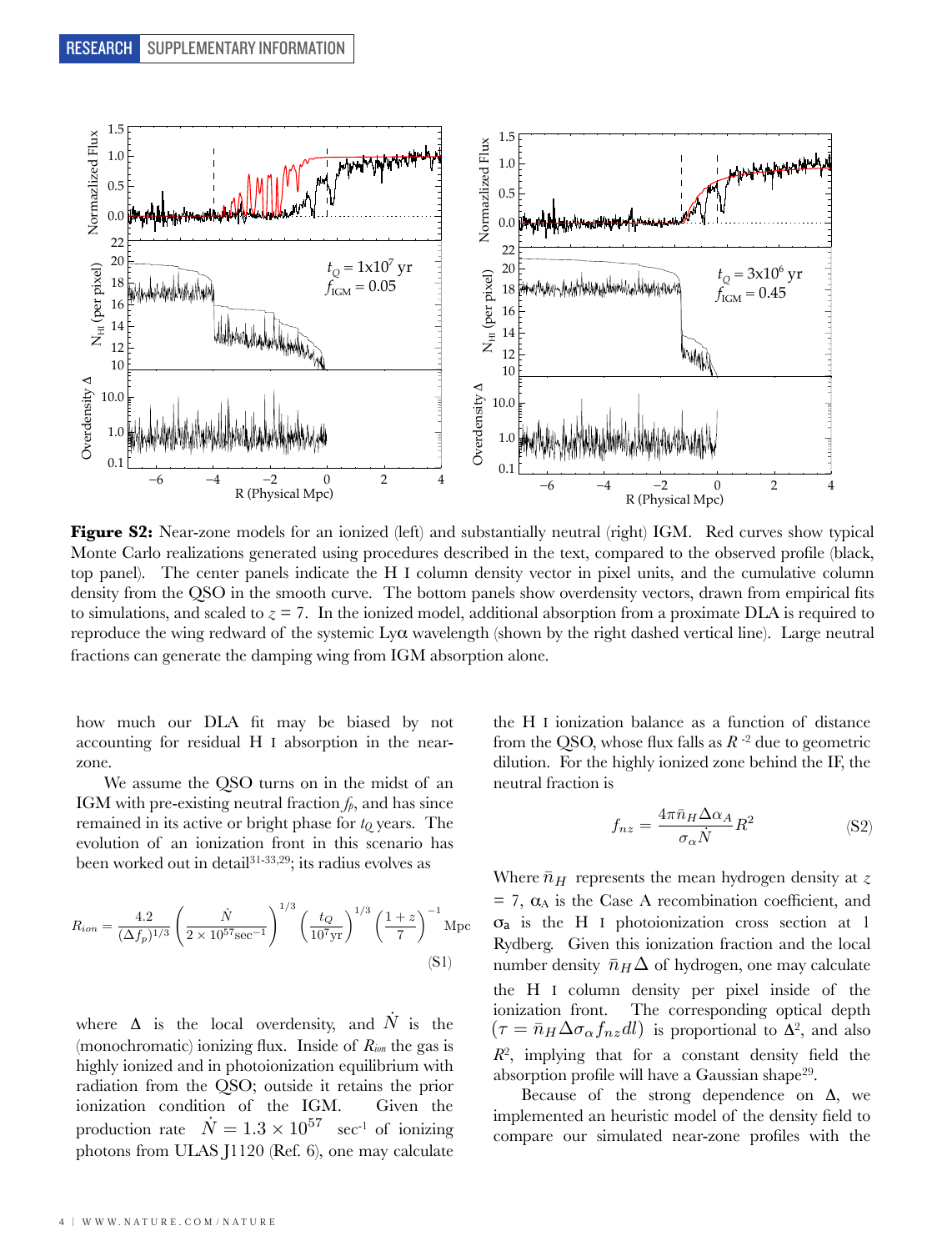data. Lacking access to numerical simulations, we used parametric fits to the probability density function (PDF) of  $\Delta$  taken from simulations described in the literature34. After extrapolating and normalizing the PDF fit parameters for these models to the appropriate redshift, we generated Monte Carlo realizations of the density field from this weighting function. In utilizing a one-point statistic we will not capture correlations in the density reflecting power on varying scales, but we do represent the correct distribution of optical depths, since most volumetrically random samplings will have densities slightly below the mean.

Outside of the ionization front, the ionization state of the IGM remains unchanged, and is (at present) unknown. Following earlier precedent<sup>29,5</sup>, we leave the volume-averaged  $f_p$  as an input parameter. However we do allow the ionization fraction to vary with density. In this environment the usual approximation of  $f_p \ll 1$  for the IGM does not necessarily apply, so one must solve the quadratic rate balance equation

$$
n_H f_p \Gamma = (1 - f_p)^2 n_H^2 \alpha_A \tag{S3}
$$

where the ionizing photon rate  $\Gamma$  is driven by the production of 1 Ryd photons from early galaxies of unknown number density, spatial distribution, and escape fraction. It is beyond the scope of this paper to address the nature of these sources; instead we use the average value of  $f_p$  (an input to the model) and  $\bar{n}_H = \Omega_b \rho_c (1+z)^3 / \mu m_H$  to calculate an average value of Γ. Then, we fix Γ at this constant value and solve for  $f_p$  as a function of the local overdensity  $\Delta$ .

Our model deliberately excludes H I self-shielding from the radiation field, which suppresses the production of damped  $Ly\alpha$  absorbers from high density regions<sup>5</sup>. We made this choice to artificially force the damping wing to derive entirely from the diffuse IGM. If DLAs are injected back into the near zone by including self-shielding the abundance calculation would revert back to the discussion of Sections S3 and S5.

With this recipe we derive a vector of N<sub>HI</sub> per spectral pixel spanning the ionization front, for each Monte Carlo realization. To generate an observed absorption profile, we convolve this vector with a Voigt function of width  $b = 20$  km s<sup>-1</sup> and then further convolve with FIRE's instrumental profile.

An example profile for  $f_p = 0.05$  and  $t_Q = 1 \times 10^7$ years is shown in the left panel of Figure S2, along



**Figure S3:** Distribution of DLA best-fit column densities when residual, patchy absorption inside the quasar's near-zone is considered. The solid and dashed black curves are for  $f_p$ =0.01 and  $t_Q$ =1 x 10<sup>7</sup> and 1 x 10<sup>6</sup> years, respectively. The colored curves both have  $t<sub>Q</sub> = 1$ x 10<sup>7</sup> years, but neutral fractions of  $f_p$ =0.05 for red and 0.10 for blue. With increasing neutral fraction and decreasing QSO lifetime, the effective column density decreases, but only at the level of  $0.02$ -0.10 dex.

with the corresponding vectors of overdensity  $\Delta$  and  $N_{\rm HI}$  per pixel. Clearly this model – which does not include a DLA – fails to reproduce the large optical depth seen near the quasar's redshift. In particular, it does not generate absorption redward of the systemic Lyα wavelength, marked with a vertical dashed line at right. The right panel shows that for a short QSO bright phase and high IGM neutral fraction, it is possible to reproduce the damping wing profile with no additional absorption, consistent with prior studies<sup>5,6</sup>. Notably, in this model the cumulative  $N_{\rm HI}$ within  $\sim$ 2 Mpc of the IF approaches 20.6 in the log, the value determined for our single-component DLA fit.

We will address metal absorption signatures of the IGM-only profile below; here we consider whether patchy H I in the near-zone could bias our  $N_{\text{HI}}$ measurements for the ionized IGM + DLA case  $35,36,29$ . Given a single statistical realization of the near-zone, it is straightforward to calculate the amount of additional DLA absorption required to match the observed spectrum by treating the red curve in Figure S2 as an effective continuum for a Voigt profile fit. By iterating this procedure over many Monte Carlo iterations with varying input parameters (300 per combination of  $f_p$  and  $t_Q$ ) we developed distributions of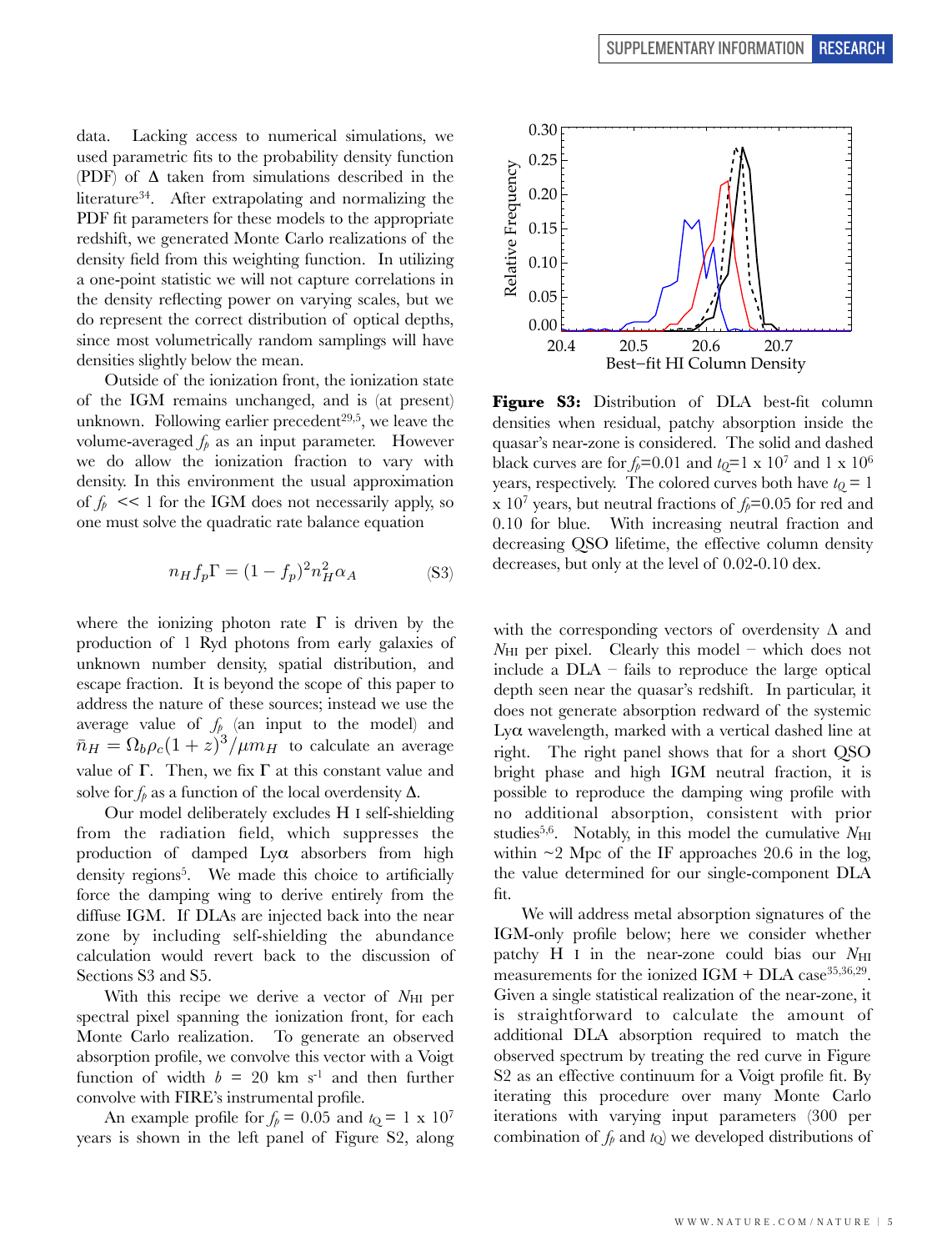*N*HI for the DLA, shown in Figure S3. We conservatively chose not to mask out narrow, strong features in the continuum as would be done on a real fit, although we did include two additional H I components for the known narrow lines in the observed near-zone.

The black histograms show that for an IGM neutral fraction of 1% and a range of quasar lifetimes, the best-fit *N*HI including near-zone absorption differs from the simple case by only 0.01 - 0.02 dex in the mean, with a scatter of  $\sigma \sim 0.02$  dex. As  $f_p$  increases to 5% and 10% (red and blue curves), the bias grows to 0.03 dex and 0.07 dex, but the likelihood of  $log(N_{\text{HI}})$  < 20.5 remains relatively low. For combinations of  $f_p$  > 10% and  $t<sub>Q</sub> \sim 10<sup>6</sup>$  years, the meaning of a distinct DLA component becomes ambiguous, because the profile approaches the Damped IGM state shown at right in Figure S2. But for near-zone models with a DLA embedded in an ionized IGM, the effect of residual H I on abundance measurements appears to be small.

# *S.5. Heavy Element Abundance for a Single-Component DLA*

Given that the  $Ly\alpha$  profile may be fit either as a discrete DLA in a largely ionized IGM, or as the summed contribution of a continuous and substantially neutral IGM, we must consider the signatures of metal absorption in two separate cases. We discuss the discrete DLA case here and address the IGM case in the following section. For the DLA model, we adopt the best-fit parameters for the H I profile of  $z = 7.041$  and  $log(N_{\text{HI}}) = 20.6$ .

For these parameters, we estimated upper limits for the column density of several key heavy element transitions using both a curve-of-growth analysis and Voigt profile modeling. We calculated rest-frame equivalent width limits for each expected line using an unweighted sum of the normalized spectral pixels, over an aperture spanning  $+\frac{2\sigma}{\text{ from the line center}}$ . The width  $\sigma = 21$  km s<sup>-1</sup> was derived from the instrumental resolution profile of FWHM 50 km/s. For all transitions the rest frame equivalent width (*W*r) measured in this way is less than its  $1\sigma$  error (except for O I, which shows absorption at the  $2.2\sigma$  level). We report  $1σ$  and  $2σ$  upper limits for each ion, where quoted *n*σ limit is calculated as max[*n*σ, *Wr, measured* + *n*σ].

| Ion     | $W_r$ | N (COG)                                                                     | N(VPFIT)                           |
|---------|-------|-----------------------------------------------------------------------------|------------------------------------|
|         | [Å]   | $\lceil$ cm <sup>-2</sup> $\rceil$                                          | $\lceil$ cm <sup>-2</sup> $\rceil$ |
|         |       | O I 1302 Å $\leq$ 0.044 (0.057) $\leq$ 13.90 (14.04) $\leq$ 14.04 (14.16)   |                                    |
|         |       | C II 1334 Å $\leq$ 0.017 (0.034) $\leq$ 13.00 (13.34) $\leq$ 12.84 (13.14)  |                                    |
|         |       | Si II 1260 Å ≤0.009 (0.018) ≤11.76 (12.08) ≤11.86 (12.16)                   |                                    |
|         |       | Fe II 2586 Å $\leq$ 0.038 (0.054) $\leq$ 13.01 (13.18) $\leq$ 13.12 (13.31) |                                    |
|         |       | C IV 1548 Å $\leq$ 0.005 (0.009) $\leq$ 12.07 (12.38) $\leq$ 12.57 (12.87)  |                                    |
|         |       | Mg II 2796 Å $\leq$ 0.072 (0.096) $\leq$ 12.31 (12.46) $\leq$ 12.37 (12.52) |                                    |
|         |       | Fe II 2600 Å $\leq$ 0.059 (0.090) $\leq$ 12.68 (12.90) $\leq$ 12.67 (12.69) |                                    |
| "Stack" |       | $\leq$ 0.014 (0.020) $\leq$ 13.32 (13.49) $\leq$ 15.48 (15.78)              |                                    |

Table S1: Heavy element absorption upper limits for a discrete DLA at  $z = 7.041$ . For each ion, we list the  $1\sigma$ ( $2\sigma$ ) limits on the rest-frame equivalent width, and its associated column density derived using the curve-ofgrowth (COG). Finally we show a direct limit on each column density obtained using VPFIT. All limits were measured over an aperture of total width 84 km s-1 centered at  $z = 7.041$ .

These limits, which range between 10 and 100 mÅ, are listed in Table S1. In most cases they restrict the location of any underlying absorption to the linear, unsaturated portion of the curve-of-growth except for small choices of the Voigt *b* parameter. Curves of growth for the various transitions are shown in Figure S4, where we have indicated with vertical lines the  $1\sigma$ and  $2\sigma$  limits on  $W_r$  and with horizontal lines the derived column densities for  $b = 10$  km/s. For our  $1\sigma$ limits, saturation effects are negligible for  $b > 10$  km/s, and only amount to 0.1 dex at  $b = 5$  km/s. For our  $2\sigma$ limits the effect remains negligible until *b* approaches 5 km/s, but can introduce errors of 0.2 dex in some abundances. Si II, which provides our most stringent metallicity limit, is unaffected by saturation. The column density limits listed in Table S1 are derived using  $b = 10$  km/s but may be scaled as appropriate from Figure S4 to account for saturation at lower *b*.

To check the curve of growth calculations, we also fit upper limits to the heavy element column densities directly using the VPFIT software package. For each transition we fit pixels within the same aperture described above, centered on  $z = 7.041$ . Lacking an actual measurement of *b* we again fixed its value at 10  $km s<sup>-1</sup>$ . The fitted column density limits generally agree with those derived from curve-of-growth at the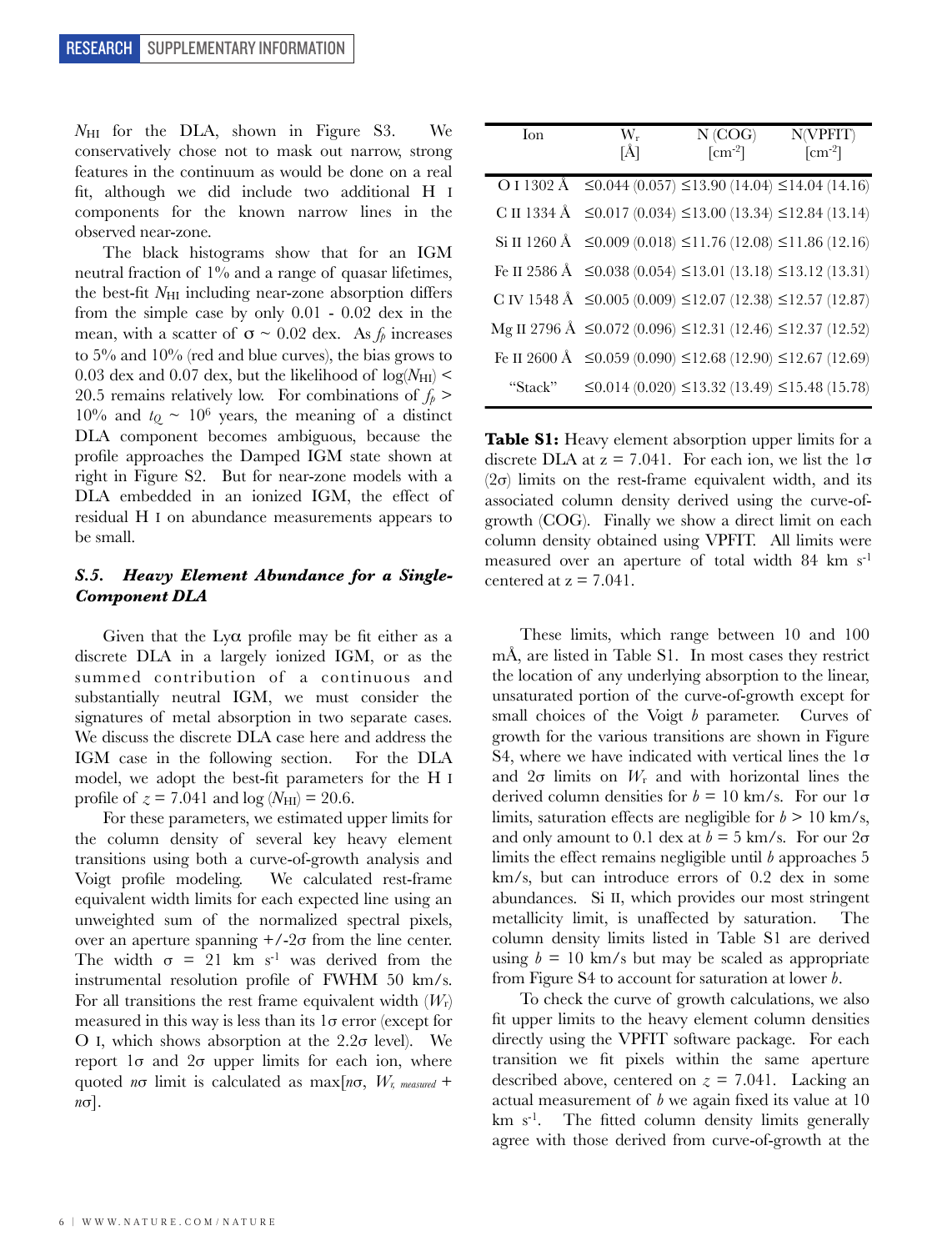

**Figure S4**: Curve of growth analysis to derive column densities for selected ions. Limits from the stacked metal line composite are also shown at upper right. For each panel,  $1\sigma$  and  $2\sigma$  limits to the equivalent width and column density are shown with vertical and horizontal lines, respectively. The curves represent *b*-parameters of 5, 10, 15, 20 km/s from left to right in each panel.

0.1 dex level. With these column density estimates, we derive abundances for each element as  $[X/H]$  =  $log(N_x) - log(N_{\text{HI}}) - log(X/H)_{\odot}$ ; using  $log(N_{\text{HI}}) = 20.6$ , and normalizing our abundances to a standard solar scale.<sup>24</sup>

Although most stellar and DLA abundance studies use [Fe/H] as a classification benchmark, our most sensitive limits are derived from [Si/H] on account of its clean spectral region and large oscillator strength. The [Fe/H] ratio is most tightly constrained by the 2600Å line, from which we derive  $[Fe/H] < -3.41$  (2 $\sigma$ ). Referring to the literature on metal-poor Galactic halo stars<sup>37</sup>, this classifies the DLA in ULAS J1120 as a candidate gas reservoir for "Extremely Metal Poor" stars, often defined as  $[Fe/H]$  < -3. However the limits on  $[Si/H]$  are over three times lower at  $[Si/H] < -4.03$ ( $2\sigma$ ). While we cannot measure the relative abundance between elements with upper limits alone, if we assume a value of [Si/Fe]=0.3, typical of metal poor DLAs from the literature<sup>12</sup>, the implied  $[Fe/H]$  would approach -4.3, in the range of the "Ultra Metal Poor" stars. The upper limits to [C/H] and [Mg/H] are likewise in the -3.75 to -4.0 range.

We do see evidence of heavy elements in a highly ionized phase near ULAS J1120, but these lines are at substantial velocity separation from the damped Lyα absorption and are not likely to be physically related. As reported previously<sup>6</sup>, there is intrinsic C IV and N V absorption offset from the  $z = 7.041$  neutral H I by  $\Delta v$  $= +600$  to  $+800$  km s<sup>-1</sup>; we also see weak evidence of C IV absorption at  $z = 7.016$  ( $\Delta v = -1000$  km/s from the H I absorption; our error in the DLA redshift is Δ*v*  $\approx \pm 100$  km s<sup>-1</sup>). These systems do not show any lowionization lines (e.g. C II, Si II, O I, Fe II), and for the higher redshift system the H I absorption is unsaturated in Lyα. The two metal absorbers and the DLA all fall within 3000 km  $s^{-1}$  of the background quasar, an area normally excluded from absorption line surveys on account of local ionization and enrichment, and interloping absorption from outflowing material near the quasar. If one wishes to attribute velocity differences to Hubble flow, it may be possible to construct a scenario involving patchy enrichment on  $\sim$ 1 Mpc scales to explain these metals, but in this case one must also explain their high ionization state. In particular, if the candidate system at  $z = 7.016$  is indeed closest to earth, then the ionizing flux from ULAS J1120 would be significantly attenuated by the intervening DLA and a second, closer source of hard photons may be required. In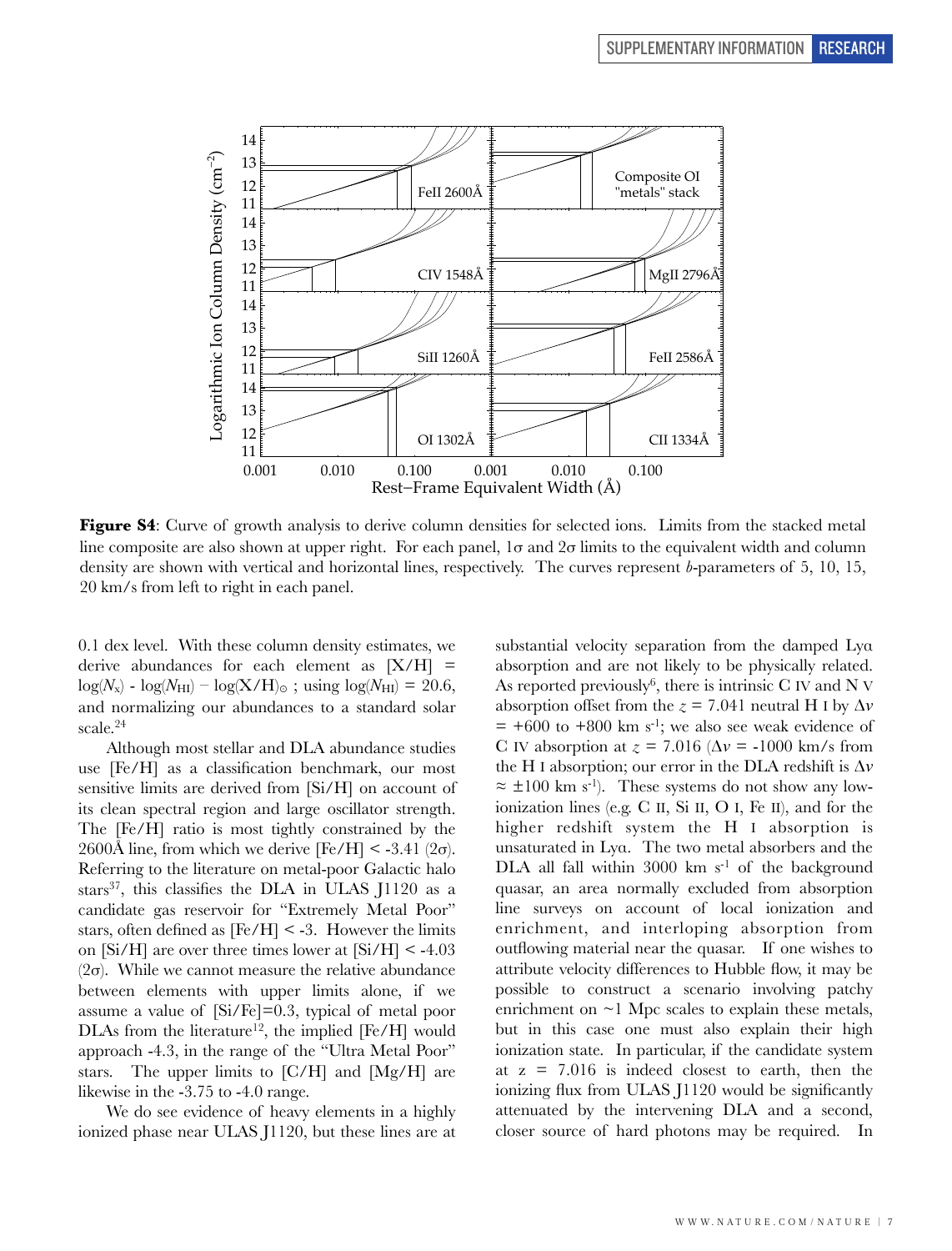

**Figure S5:** Monte Carlo realizations of the Mg II absorption profile for an IGM with 45% neutral fraction (consistent with the HI profile) and varying degrees of heavy element enrichment. Red curves illustrate the simulated normalized flux profiles, black curves show the normalized spectrum of ULAS J1120. Absorption is prominent for [Mg/H] > -2.75, but statistical methods are needed to infer signal at 0.001 Solar and below, and continuum fitting errors must be taken into account.

contrast the highly ionized metals are explained very naturally as material close to and ionized by the quasar, but flowing earthward at 1000-3000 km s-1.

## *S.6. Heavy-Element Abundance in the Case of Extended IGM Absorption*

The low chemical abundances derived above require that the absorption arises in a single, gravitationally collapsed structure. If the damping wing is instead caused by Gunn-Peterson absorption from the IGM, the absorbing gas would be spread over Mpc scales and its associated heavy element signature would be similarly extended. In this section, we develop our model of the QSO near zone to incorporate heavy elements, and consider what abundance limits are consistent with the data in this configuration.

We generated Monte Carlo near-zone profiles using the methods described in Section S4, covering a range of metallicity from  $[X/H] = -4.0$  to  $[X/H] =$  -2.5 in steps of 0.25 dex. For each realization, heavy elements were added with a spatially constant value of [X/H] and solar relative abundances. As with H I, fluctuations in the overdensity  $\Delta$  lead to corresponding line-of-sight variations in the heavy element optical depth – a metal-line "forest."<sup>38</sup> For consistency with the observed shape of the Ly  $\alpha$  + IGM damping profile in Figure S2, we used  $f_p = 0.45$  and  $t_Q = 3 \times 10^6$ years.

The ionization balance of heavy element lines outside the ionization front differs slightly from hydrogen. These regions do not yet "see" hard ionizing photons from ULAS J1120, so at  $z = 7$  the metagalactic background radiation spectrum should be dominated by galaxies. This source spectrum is inherently soft, and would be strongly attenuated above the Lyman limit by ambient hydrogen since the IGM is (by construction) not reionized. The metal line transitions considered here (Mg II, C II, Si II, Fe II) all require photons above the Lyman limit (1.1, 1.8, 1.2,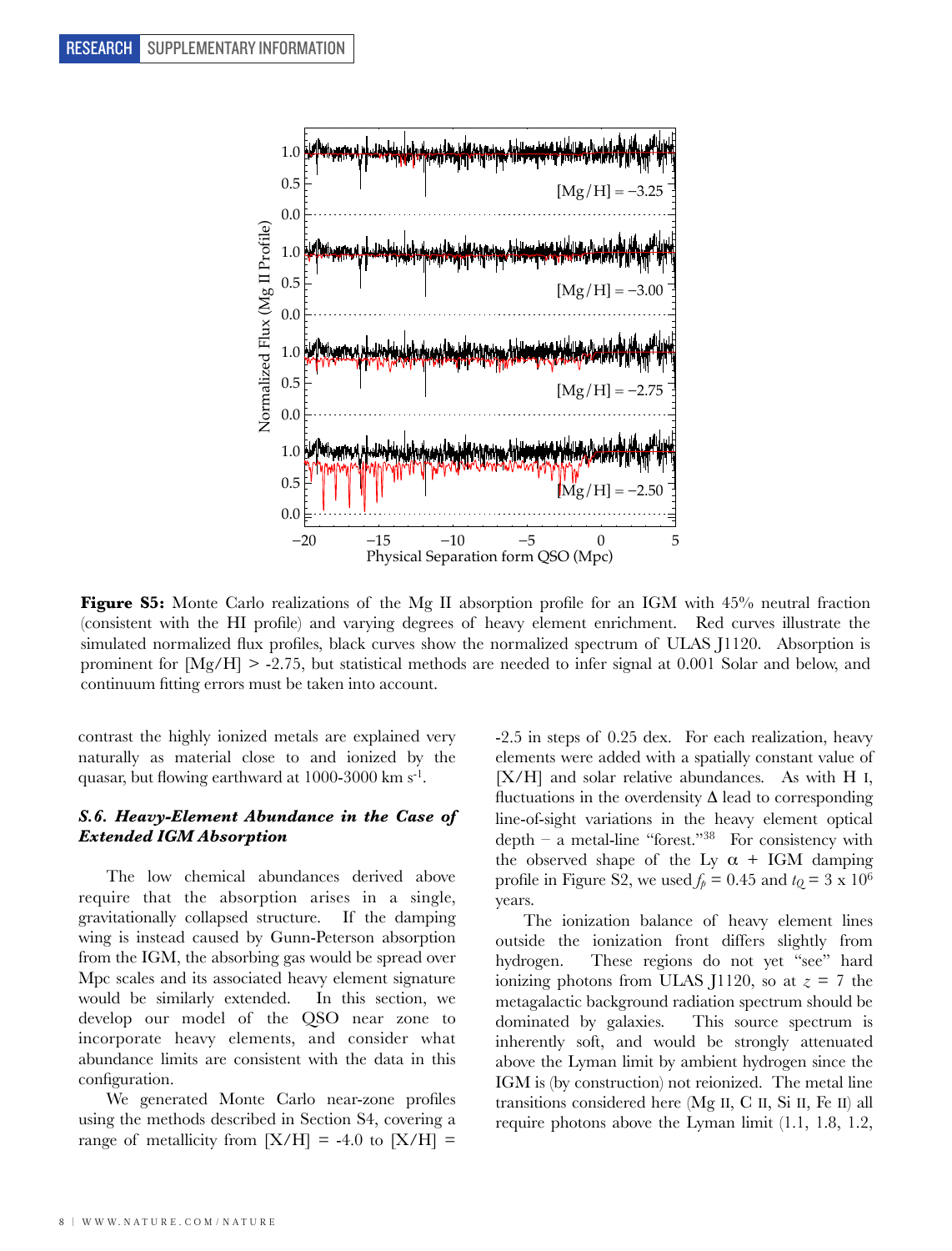1.2 Ryd, respectively) to reach the doubly ionized state. With the volume-averaged H I fraction near 50%, the mean free path of such photons should be very small, so these elements will all remain singly ionized. We confirmed this using CLOUDY simulations with a Haardt & Madau ionizing spectrum of galaxies plus QSOs at  $z = 7$ ; these suggest that ionization corrections would only be of order 0.1 dex (though this should only be viewed as a proof-of-concept since a spatially uniform background oversimplifies the radiation field during reionization). The one exception is O I, which differs in ionization potential from H I by only one part in  $10<sup>4</sup>$ . In the discussion below we tie the ionized fraction of O I to that of H I, and assume that Mg, C, Si, and Fe are entirely in the singly ionized state outside the ionization front. Inside the ionization front, these transitions are ionized away and generally not visible.

Combining our estimates of the mean hydrogen density, statistics of the overdensity<sup>35</sup>, and the above assumptions about ionization, we generated vectors of heavy element column density for each IGM pixel. As before, we convolve the column density vector for each metal line with a Voigt profile of  $20 \text{ km s}^{-1}$  and then the FIRE line spread function to obtain the optical depth vector for each Monte Carlo trial. Figure S5 shows examples of four such realizations for Mg II with varying metallicity, superimposed on the observed spectrum. Simple inspection suggests that with an accurate continuum estimate, absorption at the [X/H] > -3.0 level should be readily detectable, while at [X/  $H$   $\leq$  -3.0 the metal line signal blends into the noise.

This may be understood qualitatively by considering the optical depth at line center for an isolated, single Voigt profile

$$
\tau_0 = \bar{n}_H \Delta \left(\frac{X}{H}\right)_{\odot} 10^{[X/H]} \left(\frac{\pi e^2}{m_e c} f_{12} \frac{\lambda_0}{\sqrt{\pi b}}\right) dl \quad (S4)
$$

which evaluates to  $\tau_0 = 0.02\Delta$  for Mg II at  $z = 7$ ,  $[Mg/H] = -3.0$ , and  $dl = 14$  kpc pixel<sup>-1</sup> for FIRE. Such a 2% decrement represents a challenging detection for data with SNR  $\sim$  10, and may only be established statistically. For regions with  $\Delta > 5\times 10$ , or higher chemical abundance, a >10% decrement is possible, enabling the detection of discrete lines. However our abundance limits for diffuse IGM absorption will not be as stringent as in the DLA configuration; detection of localized absorption with  $[Mg/H] = -4.0$  (a 0.2% effect at the mean cosmic density) is presently beyond reach.



**Figure S6:** Measured step discontinuity from the blue to red side of the QSO emission redshift for the stacked metal absorption profile, at different abundance levels. Blue curve assumes perfect knowledge of the continuum, and the red curve incorporates the effect of continuum fitting bias induced by additional heavy element absorption. Heavy dashed line indicates the measured value for ULAS J1120, while the light dotted lines indicate errors at the 1, 2, and 5% level. The ULAS J1120 spectrum has SNR  $\sim$  10-20 per pixel, but  $\sim$ 800 pixels are averaged to measure the optical depth.

Figure S5 suggests that statistical searches for heavy element absorption from a neutral IGM could trigger on two possible signatures. In the idealized case where the metals are uniformly distributed, there is a discrete step discontinuity in optical depth at the edge of the ionization front, and one can leverage many pixels to increase the edge detection sensitivity. However it seems likely that metals would not be distributed uniformly at such early times, and would instead be concentrated into overdense regions. In this scenario it is more appropriate to search for discrete lines using traditional methods.

We first tested the step-detection method by generating 1,750 near-zone metal line profiles for the heavy element ions. We multiplied these absorption profiles into the actual ULAS J1120 data and stacked the resulting near-zones for each ion into a composite metal line profile. Then, we calculated the mean optical depth at  $1 \leq R \leq 6$  Mpc blueshift from the QSO. We excluded the 0-1 Mpc region because it is inside the ionization front for choices of  $f_p$  and  $t_Q$  that match the Ly $\alpha$  profile. A reference optical depth was established using a similar-sized region redward of the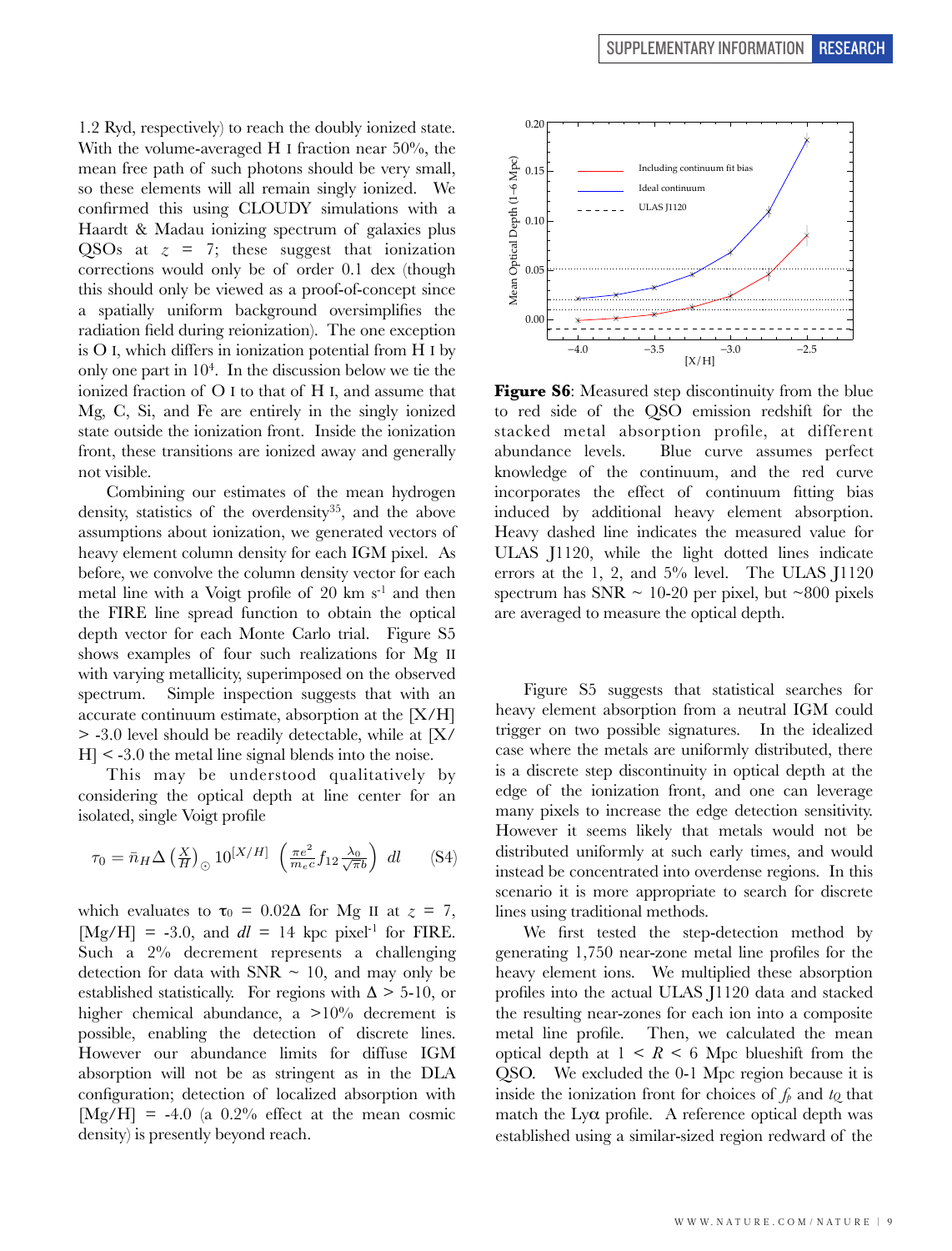

**Figure S7:** Estimated probability of detecting discrete metal absorption lines from density fluctuations in a neutral IGM. This is calculated as the fraction of near-zone realizations for which at least one discrete metal line is detected at significance  $>3\sigma$  per resolution element, within 5 Mpc of the ionization front. Left panel is for a bestcase continuum fit, and right panel is the worst-case continuum bias. The true sensitivity depends on the spatial distribution of heavy elements; for sparse/patchy distributions the fit should resemble the idealized case, while for uniform metallicity it should approach the right panel, where step discontinuity detection becomes more sensitive.

QSO emission redshift, and the reported value is the ratio of the test zone to this reference.

Figure S6 shows the derived mean optical depth as a function of metallicity. For comparison, the mean optical depth of ULAS J1120 (without addition of simulated absorption) is shown with a thick dashed line. The blue curve, which assumes a perfect continuum fit, indicates that absorption at the easily detectable 5-15% level is present for metal abundances above  $[X/H] > -3.25$ . Below this level there is additional signal, but systematic errors at the 1-5% become a source of concern, especially regarding the continuum fit.

In data of  $SNR \sim 10{\text -}20$ , a dip in the profile from diffuse metal absorption could easily be fitted over when estimating the QSO continuum, diluting true absorption signal. To test the effect of this potential bias, we re-ran the mean optical depth analysis on all 1,750 sightlines, but with continuum fits recalculated from scratch for each sightline after adding the simulated absorption. We performed the fits using the PCA continuum code<sup>18</sup> described in Section S2 with 5 basis functions and iterative masking of outlying pixels. Importantly, this continuum is determined globally by fitting orthogonal QSO basis templates, rather than by local fit of splines. By design, this is less susceptible to

over-fitting high spatial frequency features in the continuum, though no procedure is fully immune.

The results with biased continuum fits are shown in the red curve. Even with the global PCA fits, the mean optical depth is systematically underestimated by a factor of  $\sim$ 2, with a larger bias at large abundance, as expected. The difference suggests that metal absorption could affect continuum estimates at the  $\sim$ 5% level. However, a  $>$ 2% discontinuity is still present at the  $[X/H] \sim -3.0$  to  $-3.25$  level. At  $[X/H]$ < -3.5 heavy elements in the diffuse IGM would remain largely undetectable via step discontinuity.

We also performed conventional searches for individual metal lines, as would be appropriate if the spatial distribution of metals was non-uniform. Our search algorithm convolves the absorption-injected data and error arrays with a Gaussian kernel of width one spectral resolution element. We then search the ratio of these arrays for peaks at signal-to-noise > 3 per resolution element. For sufficiently high values of Δ, metal lines are visible even for low heavy element abundances (See Figure S5). We wish to quantify the probability of encountering one of these detectable peaks within 5 Mpc of the ionization front, where the IGM damping wing would be generated. Figure S7 shows these probabilities drawn from our suite of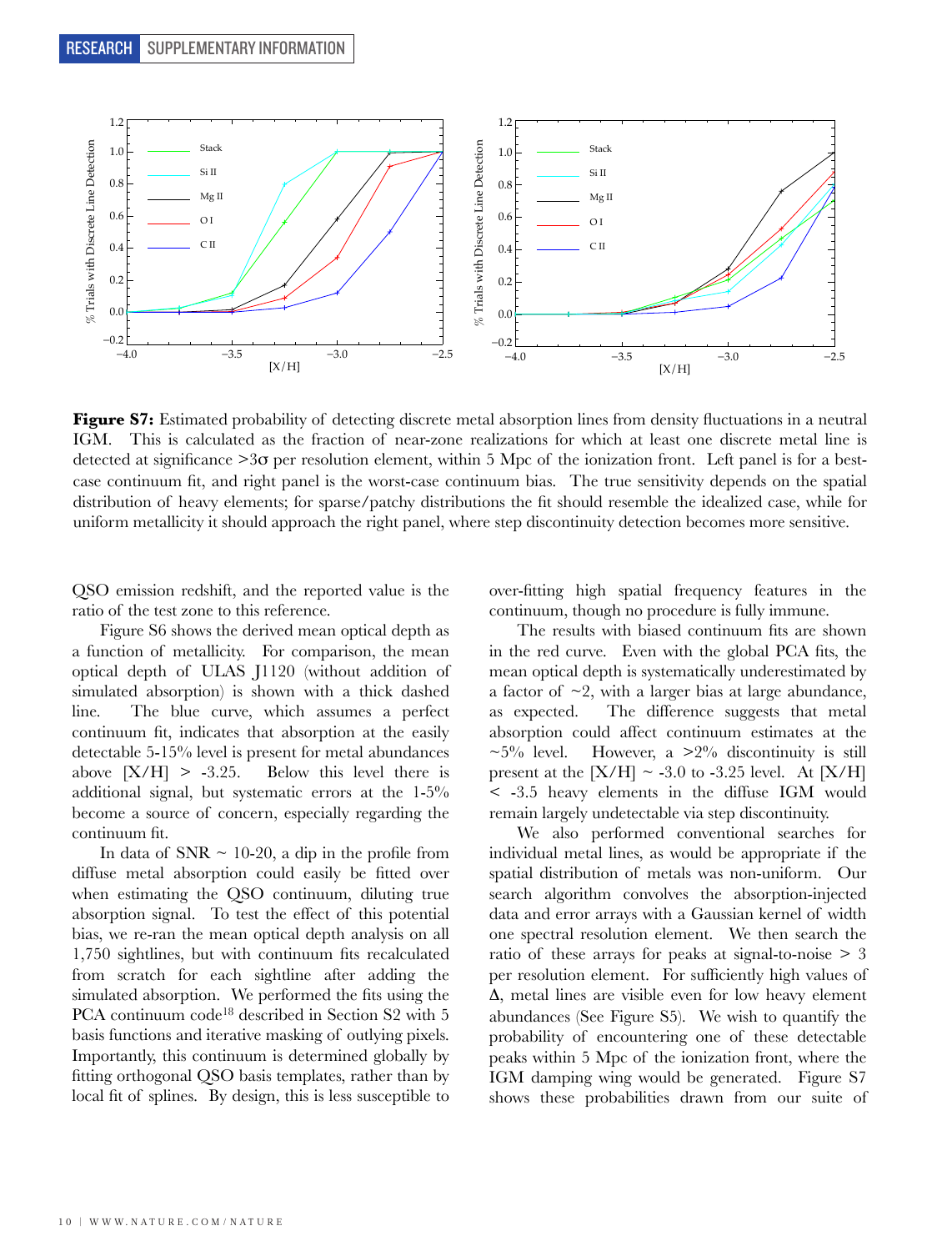Monte Carlo runs, for both the unbiased and biased continuum.

For the unbiased continuum, the odds of a line detection are  $>75\%$  at  $[X/H] = -2.75$ , and drop to  $50\%$  between  $[X/H] = -3.0$  to  $-3.5$ , with sensitivity varying between ions. When continuum fitting bias is included as above, the detection probability declines, by an amount that varies with ion, but can be large (shown at right). In this most pessimistic scenario, we expect a high probability of line detection for [X/H] = -2.5 but a rapidly declining success rate to near zero at  $[X/H] = -3.5$ .

Our search window encompassed a narrow redshift range near the QSO; this was enforced to ensure that the metals probe the same volume that produces the observed H I damping wing. If the IGM remains neutral at larger separations then the probability of metal line detection increases in proportion to the pathlength increase. However at lower redshift the IGM may or may not remain neutral – it contributes little to the damping wing and could therefore be substantially ionized and still saturate in  $Ly\alpha^{36,37,29}$ . Also, if the enrichment of the IGM is substantially patchy or sparse, then the biased version of our continuum fit (which incorporates uniform metal absorption throughout the IGM) may be too pessimistic. The true value would then lie between these extremes and possibly closer to the ideal case. Cosmological simulations with chemodynamics would be needed to resolve this question fully.

Taken together, these tests show that our sensitivity to diffuse metal absorption from the IGM depends on assumptions about how the heavy elements are distributed, how they are measured, and how much bias is folded into the continuum estimate. For a wide range of assumptions, we are able to detect heavy elements at or above  $[X/H] \sim -3.0$ , but are less sensitive at lower abundances. For spatially uniform heavy element distributions the continuum bias becomes more severe, but the step-discontinuity method becomes more effective and can push below 10-3 solar. For more patchy metallicity fields, the continuum bias becomes less severe and line searches become more efficient.

### *S.7. Ionization and Depletion Considerations*

In some DLAs it is possible to measure incorrect abundances if either partial ionization of the neutral species or depletion of metals onto dust grains is not



**Figure S8**: Exploration of the possible effects of absorber ionization. The top panel illustrates ionization corrections (as an additive adjustment in dex) to the abundances in Table 1 if the absorption arises from a partially ionized medium. The bottom panel shows limits on [C/H] for the ionized case. The shaded region is excluded by the observational upper limits on C IV absorption.

considered. For comparably low values of *N*<sub>HI</sub>, prior studies suggest that dust depletion should not be a significant source of error for this system<sup>39</sup> particularly given its low abundance in non-refractory elements such as oxygen.

However, given the absorbers' proximity to the most luminous known object in the universe at  $z \geq 7$ , we must consider the potential effect of local ionization on its derived abundances. The few studies of proximate DLAs at lower redshift find mixed results on the importance of ionization. Studies of the Al III/ Al II ratio for proximate systems do not show a systematic distinction between proximate DLAs and their field counterparts, although the Si IV/Si II ratio may be slightly elevated in the same systems $^{12}$ .

However ionization considerations are particularly germane if the H I damping wing has an IGM origin. Our calculations in Section S4 support the earlier work of Bolton et al<sup>5</sup>, who concluded that the observed  $Ly\alpha$ profile could be consistent with near-zone IGM absorption if it has a volume-averaged H I fraction of  $>10\%$  and the QSO's active phase has been short. If up to 90% of hydrogen is ionized it is possible that our targeted heavy element transitions would be as well.

To test these effects, we ran a simple CLOUDY simulation and estimated abundance ionization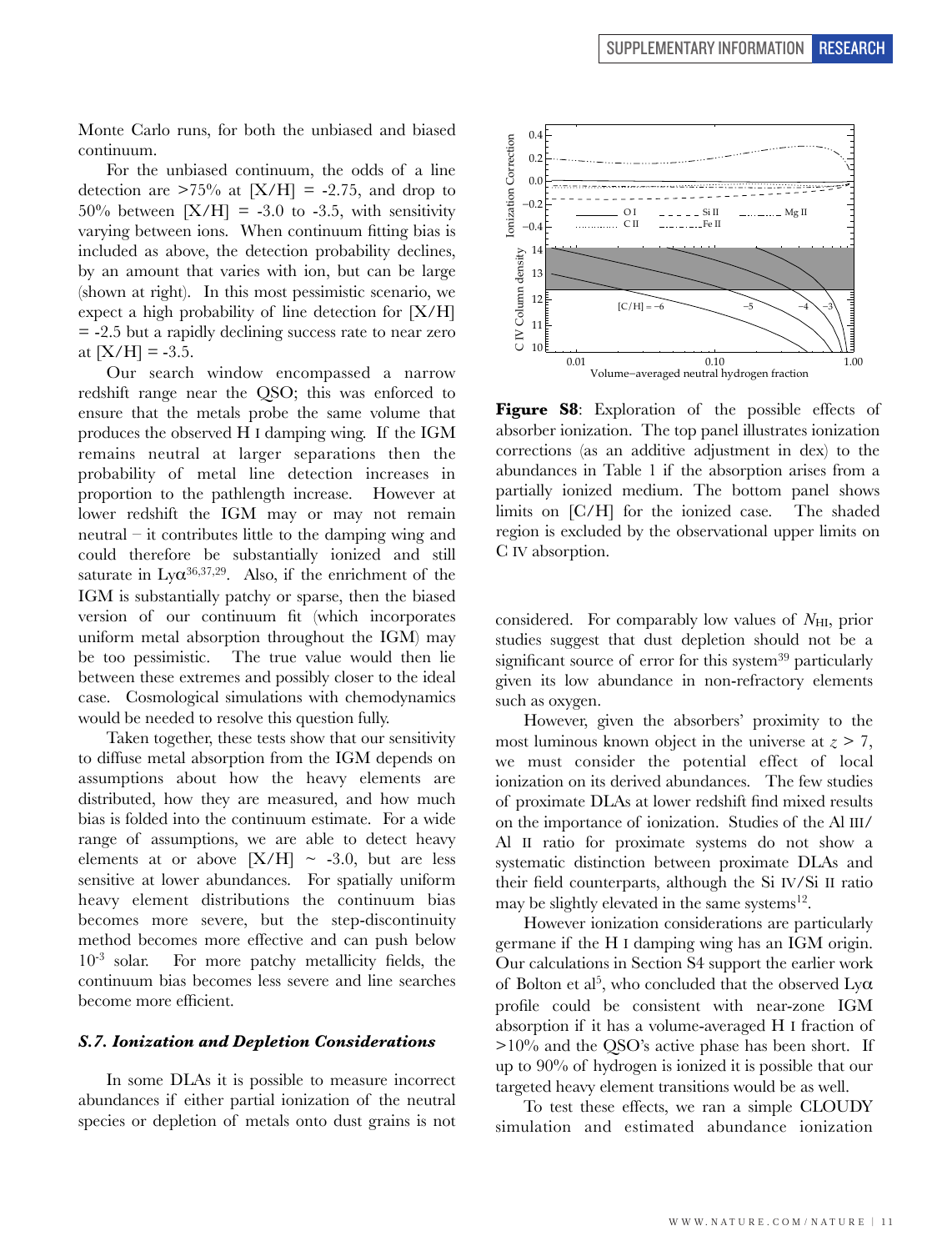corrections as a function of the hydrogen neutral fraction. The simulation used a plane-parallel gas slab with Solar relative abundances, illuminated by radiation from a nearby AGN-like continuum with power law slope  $v^{1.5}$  in the UV region, similar to existing studies of the same object.<sup>5</sup> In this framework we adjusted the ionization parameter to generate clouds with total  $log(N_{\text{HI}}) = 20.6$  and a range of neutral fractions. Figure S8 (top) shows abundance corrections derived from the output ionization balances of the elements studied here. Evidently the corrections are very small  $\langle 0.05 \text{ dex} \rangle$  even at neutral fractions 1-10%, with the exception of Si II, which has a correction of 0.1-0.15 dex, and Mg II, which can be affected at the 0.2-0.3 dex level. With the exception of Mg II, all of the corrections would push our abundance limits further downwards. This is to be expected because these transitions have ionization potential very close to, but slightly larger than 1 Rydberg, so their ionization will track H closely but lag slightly for any ionizing spectrum that declines toward higher frequencies.

If we allow the gas to have a non-negligible ionized fraction, then we can place extremely strong upper limits on the abundance based on the nondetection of C IV in our data. The bottom panel of Figure S8 shows the C IV column density predicted by our CLOUDY model for varying [C/H] and volumeaveraged H I fraction. The shaded region is excluded by our measured upper limit on C IV. For neutral fractions of  $10\%$  or lower and log  $(N_{\text{HI}})=20.6$ , [C/H] must fall below the -5.0 to -6.0 range to avoid a detection.

We conclude that ionization effects, if present, would only affect abundance estimates at a level below other uncertainties in the data. If higher signal-tonoise ratio observations reveal heavy element lines then this question may be revisited, but our nondetection of high ionization lines rules out the possibility of a large, unaccounted metal mass in a highly ionized phase.

# *S.8. Comparison to Prior Studies of Metal-Poor Quasar Absorbers*

Taken together, the arguments developed above indicate that our ULAS J1120 spectrum constrains the heavy element abundance at  $z = 7.04$  to roughly  $Z \le$  $10^{-3}$  Z<sub>o</sub> if the absorption occurs in diffuse intergalactic gas, or  $Z < 10^{-4} Z_{\odot}$  if it occurs in a gravitationally collapsed DLA embedded in an otherwise ionized IGM.

At lower redshift, the least systematically enriched environment is the intergalactic medium. Previous studies using line fitting for highly ionized C IV and O  $VI^{22}$ , and pixel-optical-depth studies<sup>23</sup>, have measured intergalactic abundances down to  $\text{[C/H]} \sim -3.4$  with median -3.1, and an [O/H] that is 0.2-0.4 dex higher at  $z \sim 2.5$ . At  $z \sim 4 - 4.5$ , C IV is detected in individual Lyα forest absorbers with  $\text{[C/H]} \sim -3.4$ ; a lognormal fit to the distribution implies a median abundance of  $[C/H] = -3.55^{22}$ . The lack of heavy element signature in ULAS J1120 when the universe was 750 Myr younger is consistent with an IGM origin of similar or lower median abundance in the early universe. In this interpretation, the absence of metals is taken as confirmation that the absorber is intergalactic, implying that by  $z \sim 7$  our ULAS J1120 observations are reaching well into the epoch of reionization. If so, the pattern of damped H I and low heavy element abundance should be generic to the spectra of  $z \ge 7$ QSOs.

If the damping wing in ULAS J1120 reflects a collapsed structure, it would be the most metal-poor DLA yet known, and rank among the most chemically pristine environments in the known universe. The literature contains two examples of comparably low gas phase metallicities<sup>4</sup>, both drawn from a sample of Lyman limit systems at  $z \sim 3$  (1.4 Gyr after  $z = 7$ ). The lower  $N_{\rm HI}$  associated with these absorbers results in a weaker absolute limit to the abundance, but also justifies a significant ionization correction. After this model correction, one obtains an upper limit of  $Z \leq$  $10^{-4}$  Z<sub>o</sub>, similar to what we quote. However these two examples are atypical of Lyman limit systems at  $z = 3$ . A compilation of the  $\sim$ 20 known Lyman limit systems with reliable abundance estimates yields an average of 10-1.4 Z⊙, with full maximum and minimum ranging from  $10^{-2.8}$  Z<sub>☉</sub> to super-solar. Hundreds more Lyman limit systems have been observed but not corrected for ionization; these nearly all show metal line transitions, highlighting the unusual nature of the metal-poor LLS at  $z = 3$ . In contrast, the absorption system presented here is the first astrophysical environment (outside of an AGN broad line region) with a detailed abundance characterization at  $z \geq 5$ , and its metallicity is already among the lowest measured at any epoch.

#### *S.9. The Population III Abundance Threshold*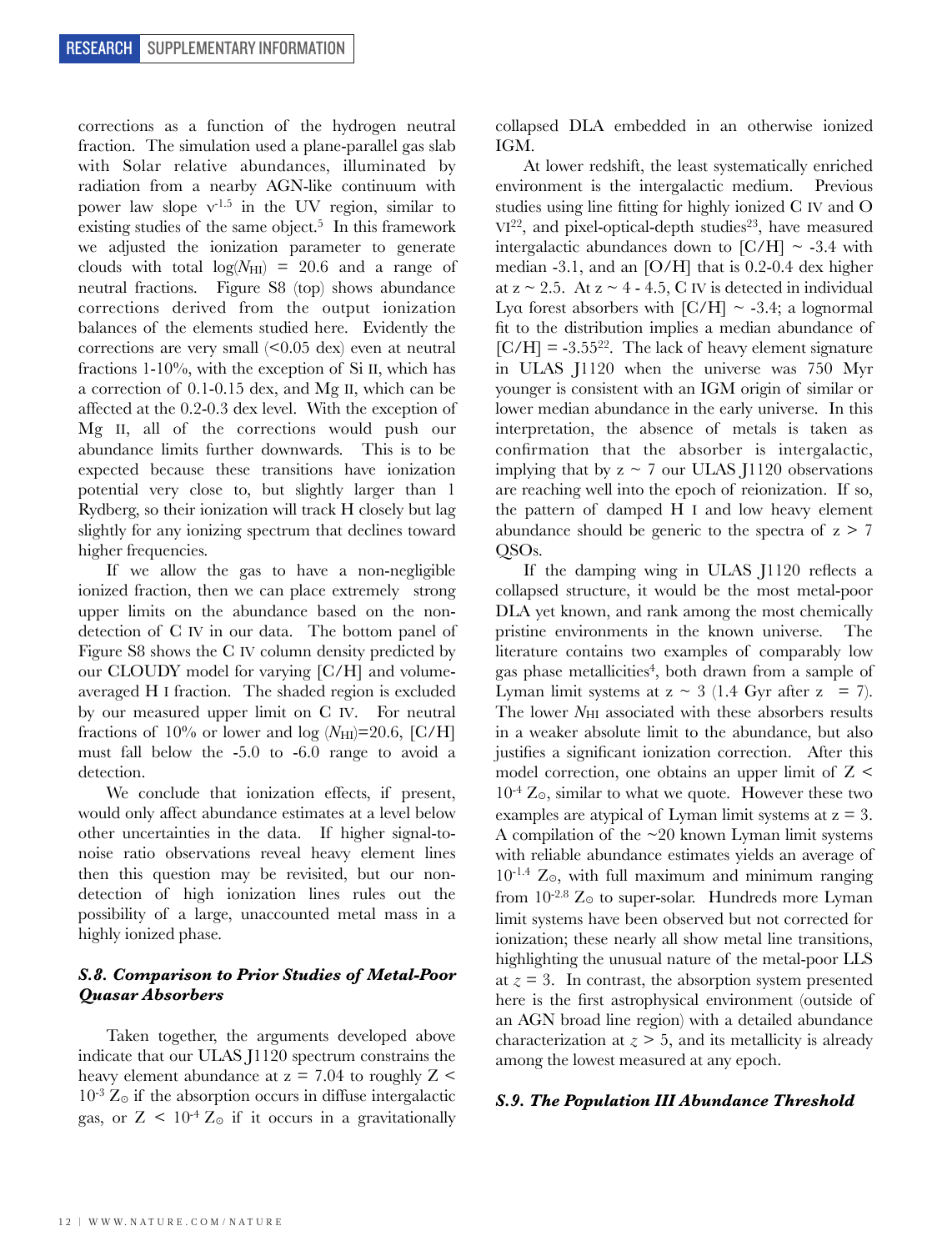If the absorption arises in a bound halo, then the age and low metallicity of this system suggest a possible connection to the old, metal-poor stars discovered in the halo of the Milky Way<sup>1,2</sup>. These objects have iron abundances below  $[Fe/H] = -5$  but often exhibit extremely high [C/Fe] ratios approaching +4. With such a high carbon abundance a gas cloud of this composition would have been detected as C II in our absorber. However Frebel et al argue that the high [C/Fe] may reflect a selection effect particular to halo star samples, since only the lowest mass subset of stars formed at early times will survive to the present<sup>8</sup>. Low mass cloud fragmentation requires the existence of some cooling channel which is naturally provided by carbon fine structure lines in gas with elevated [C/H]. By this argument stars forming in the early universe with "normal" [C/Fe] ratios would not survive to be observed today.

By directly observing gas in the early universe, we remove this cooling/survivability requirement, and can potentially access reservoirs for low-metallicity star formation that lead to a Population III-like IMF. The boundary between the Population III and Population II modes has been summarized in terms of a single index  $D_{\text{trans}} = \log_{10} (10^{\text{[C/H]}} + 0.3 \text{ x } 10^{\text{[O/H]}})$  (Ref 8). This quantity is calibrated to simulations of star formation at low abundance in the early universe. These simulations find that systems with  $D_{trans} < -3.5$ tend to produce Population III stars; above this threshold cooling is efficient enough to support the Population II mode. We derive upper limits of  $D_{trans}$ -3.71 (-3.51) at the  $1\sigma$  (2σ) level for the z=7.041 absorber in ULAS J1120 (in the DLA configuration). This lies at or marginally below the metallicity threshold where Population III star formation is thought to take place.

Accurate theoretical models of low-metallicity cooling and fragmentation are still being refined. Indeed there appear to be low mass, metal-poor stars in the galactic halo<sup>3</sup> with no carbon enhancement; this finding requires either explanation in the context of existing models, a secondary cooling agent such as dust, or possible revisions to the fine-structure cooling models themselves. Nevertheless, it seems that near abundances of  $10^{-4}$  solar, one experiences qualitative differences in the observed properties of stars, whether it be abnormally small lithium abundances and large variations in carbon enhancement (as have been observed) or a change in the shape of the IMF (as has been predicted).

The nearby quasar host, which exhibits heavy elements in both its broad emission lines and narrow C IV and N V absorption, demonstrates that localized chemical enrichment has begun by  $z = 7$ , at least in the most highly biased environments in the universe. However, even in the nearby foreground absorption system studied here, it appears that heavy element pollution has either not begun or has only proceeded to a level where stochastic variance in abundances could affect the properties of any stars formed. Large variations in the metal distribution on small scales are expected during the epoch of reionization. If crucial further abundance measurements continue to find low or variable metallicity it would suggest that we have begun to access the epoch of early stellar nucleosynthesis.

#### **ADDITIONAL REFERENCES**

- 26. Kelson, D. D. Optimal techniques in twodimensional spectroscopy: background subtraction for the 21st century. *Publ. Astron. Soc. 
Pacif.* **115,** 688–699 
(2003)
- 27. Cushing, M. C., Vacca, W. D. & Rayner, J. T. Spextool: a spectral extraction package for SpeX, a 0.8-5.5 micron cross-dispersed spectrograph. Publ. Astron. Soc. Pacif. **116,** 362-376 (2004).
- 28. Tytler, D. & Fan, X. M. Systematic QSO emission line velocity shifts and new unbiased redshifts. Astrophys. J. Suppl. Ser. **79**, 1-36 (1992).
- 29. Bolton, J. S. & Haehnelt, M. G. The nature and evolution of the highly ionized near-zones in the absorption spectra of  $z \approx 6$  quasars. *Mon. Not. R. 
Astron. 
Soc.* **374,** 493–514 
(2007).
- 30. Gunn, J. E. & Peterson, B. A. On the Density of Neutral Hydrogen in Intergalactic Space. The Astrophysical Journal **142**, 1633-1641 (1965).
- 31. Shapiro, P. R. & Giroux, M. L. Cosmological H II regions and the photoionization of the intergalactic medium. The Astrophysical Journal Letters 321, L107-L112 (1987).
- 32. Donahue, M. & Shull, J. M. Can quasars ionize the intergalactic medium? The Astrophysical Journal Letters 323, L13-L18 (1987).